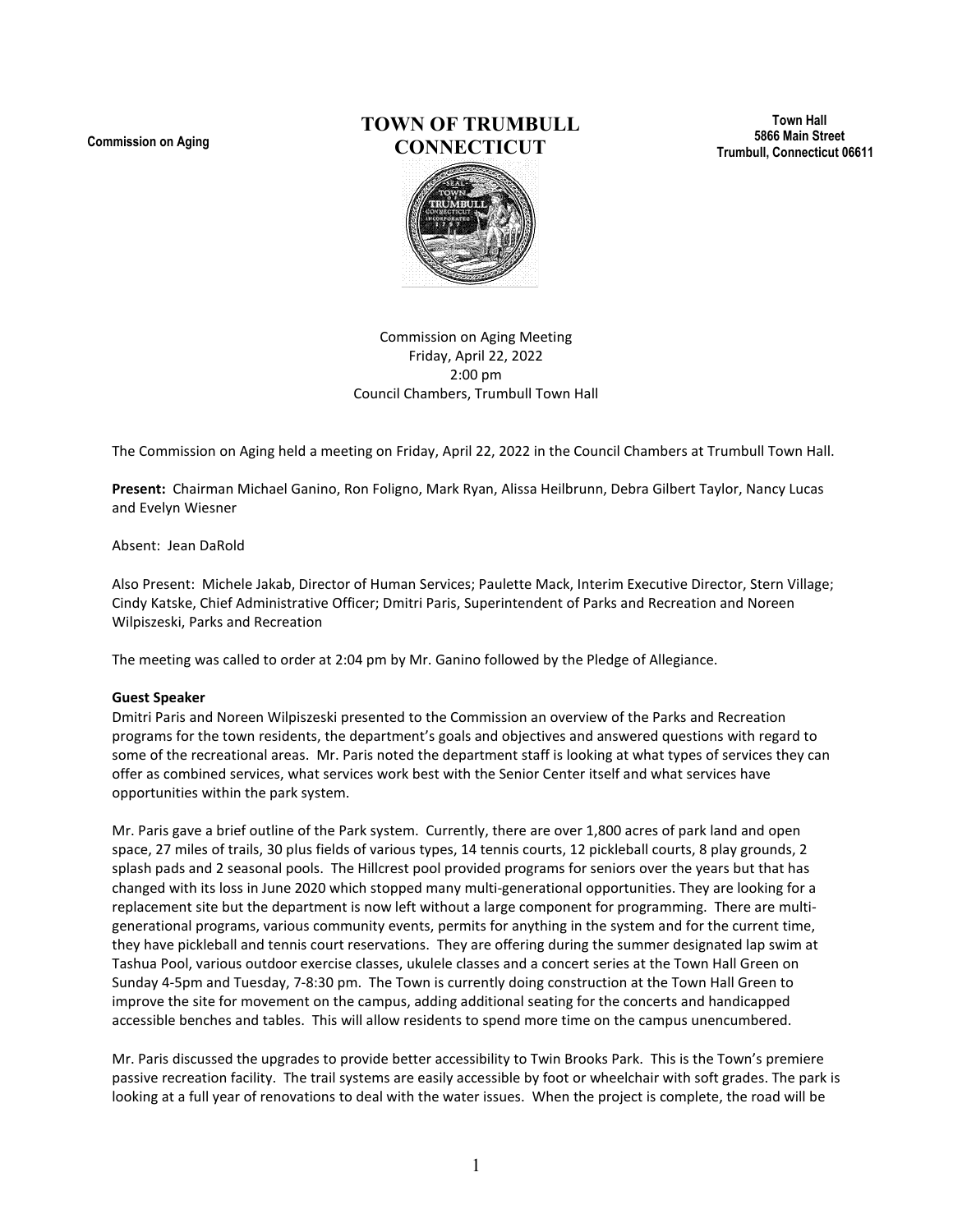moved to accommodate eight foot wide sidewalks that will connect one end to the other with benches for people to sit and relax within the park. This will provide miles of walking opportunities. They are putting in six additional pickleball courts in Island Brook Park and upgrading the two tennis courts. Ms. Wilpiszeski spoke about the swimming opportunities available with adult swim and lap swimming. Program options have been expanded with gentle yoga and other daytime fitness programs that will have multiple offerings specifically geared towards the population that does not typically come out at night.

Mr. Paris offered the opportunity to meet and discuss program possibilities or any topic related to the park system at any time either by email or in person.

Mr. Ryan discussed some of the problems at the softball field at Indian Ledge including lack of lights and dangerous field conditions. Mr. Paris noted there is a problem with keeping the lights working due to age (over 30 years old), position of lights and lightning strikes. The field itself prohibits easy access to the lights and damages are made to the field when the required machinery is used for repairs. It has been brought before the Town to change the field and lights but it requires a significant investment to get the field to the standard they had when it was originally put in place. Various funding initiatives have been attempted for this field renovation but it has not come to light. Currently, funding is being discussed for this project. Many of the leagues who use this field have opted not to move elsewhere for games despite the difficulties. Mr. Paris noted residents should make their concerns/suggestions known to the Town as that is how projects move forward.

Question came up about lights on the pickleball courts. At this time, they are systematically updating the tennis courts each year. Court lighting is another project to be considered but it was noted the lights on the baseball fields were paid for by the leagues themselves. Lighting on the pickleball courts would need to be funded in this manner also. It was also noted the permit would not be free, if lighting was available.

#### **Report from Stern Village**

Ms. Mack noted a cabinet has been purchased with a lock and she thanked the Commission for their assistance with food items. Distribution is working out fine.

# **Senior Center Director's Report**

Mrs. Jakab noted the following:

- 1. They are adding a lunch on Mondays and that the program is very successful.
- 2. A tea party is scheduled this month.
- 3. A Veteran's lunch is scheduled; please RSVP if you plan to attend. Lunch pick-up is also available if anyone does not wish to stay.
- 4. Bocce Court was repaired by volunteers and is up and running.
- 5. Extra toys received during the Christmas holiday have been distributed to area churches.

#### **Resident Comments**

Tony D'Aquila commented that, as a member of the Senior Center, he has been having trouble receiving the monthly newsletter electronically. He spoke with various individuals but has been unable to resolve the situation. Mrs. Jakab noted some individuals have difficulty with emails from the town due to their email address and she will look into this and have it resolved.

Mr. D'Aquila also noted commented on a fluorescent light fixture in the basement of the Senior Center that fell from the ceiling and he was concerned about the remaining fixtures with exposed tubes. He will investigate further and report back, if needed but in the meantime, Mrs. Jakab will contact Public Works and have them look at the fixtures for repair/replacement.

# **Approval of Meeting Minutes**

Motion was made by Ms. Gilbert Taylor to approve the minutes of March 25, 2022 as written and amend the minutes of February 25, 2022 to include in the list of those present, Wellness Nurse, Tori Benoit who was present but unable to be brought into the ZOOM meeting. Seconded by Mrs. Wiesner and approved unanimously.